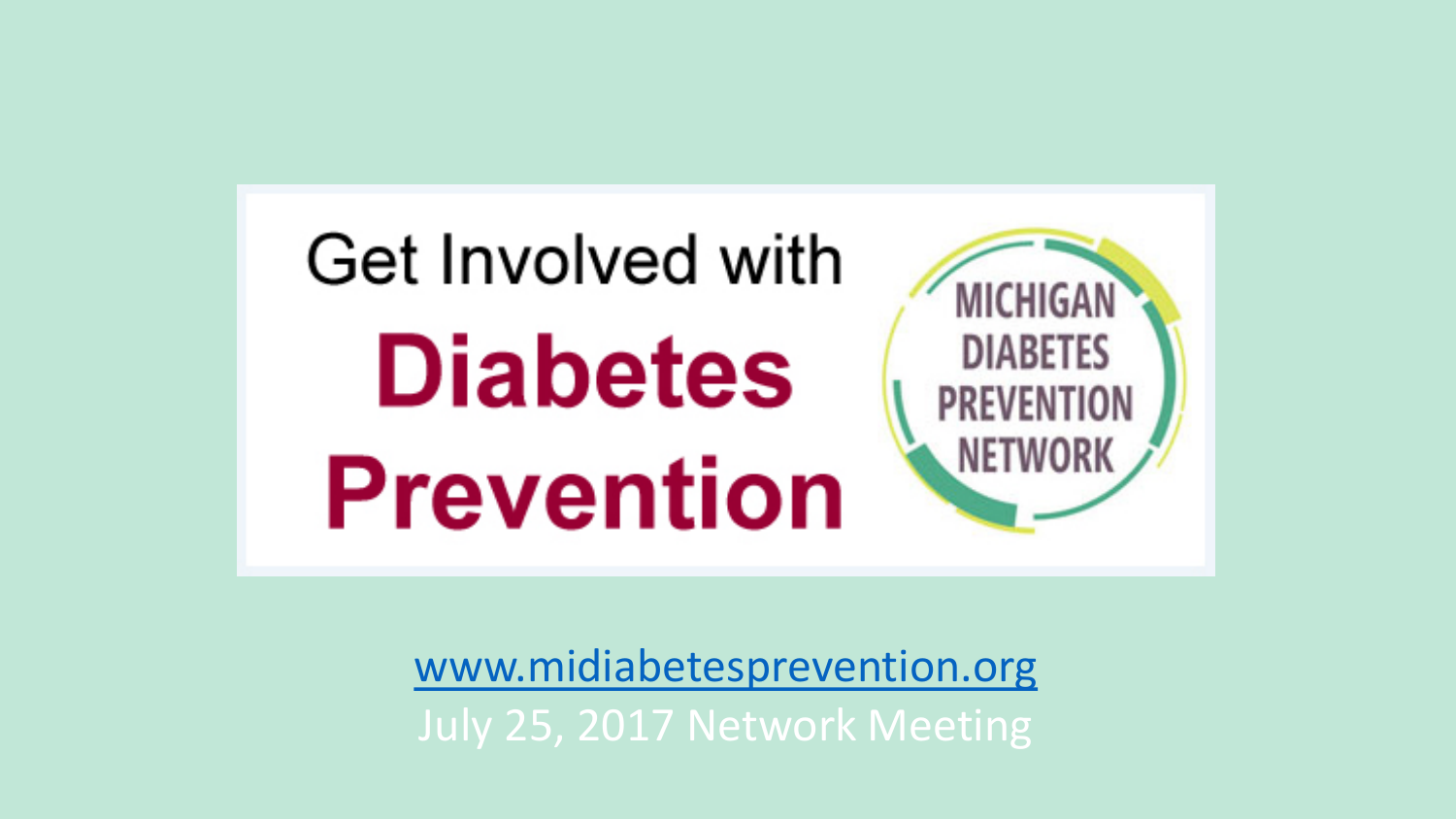## Welcome/Updates

- Housekeeping
- New Members
- Network Assessment
- Action Plan Work Groups
- MDHHS Prediabetes Media
- DPP Class Database
- Resources:
	- National Diabetes Prevention Program Coverage Toolkit
		- Medicaid Agencies, Medicaid MCOS, Commercial Plans, Medicare Advantage
		- <http://www.nationaldppcoveragetoolkit.org/>
- Medicare DPP/ DPRP Standards



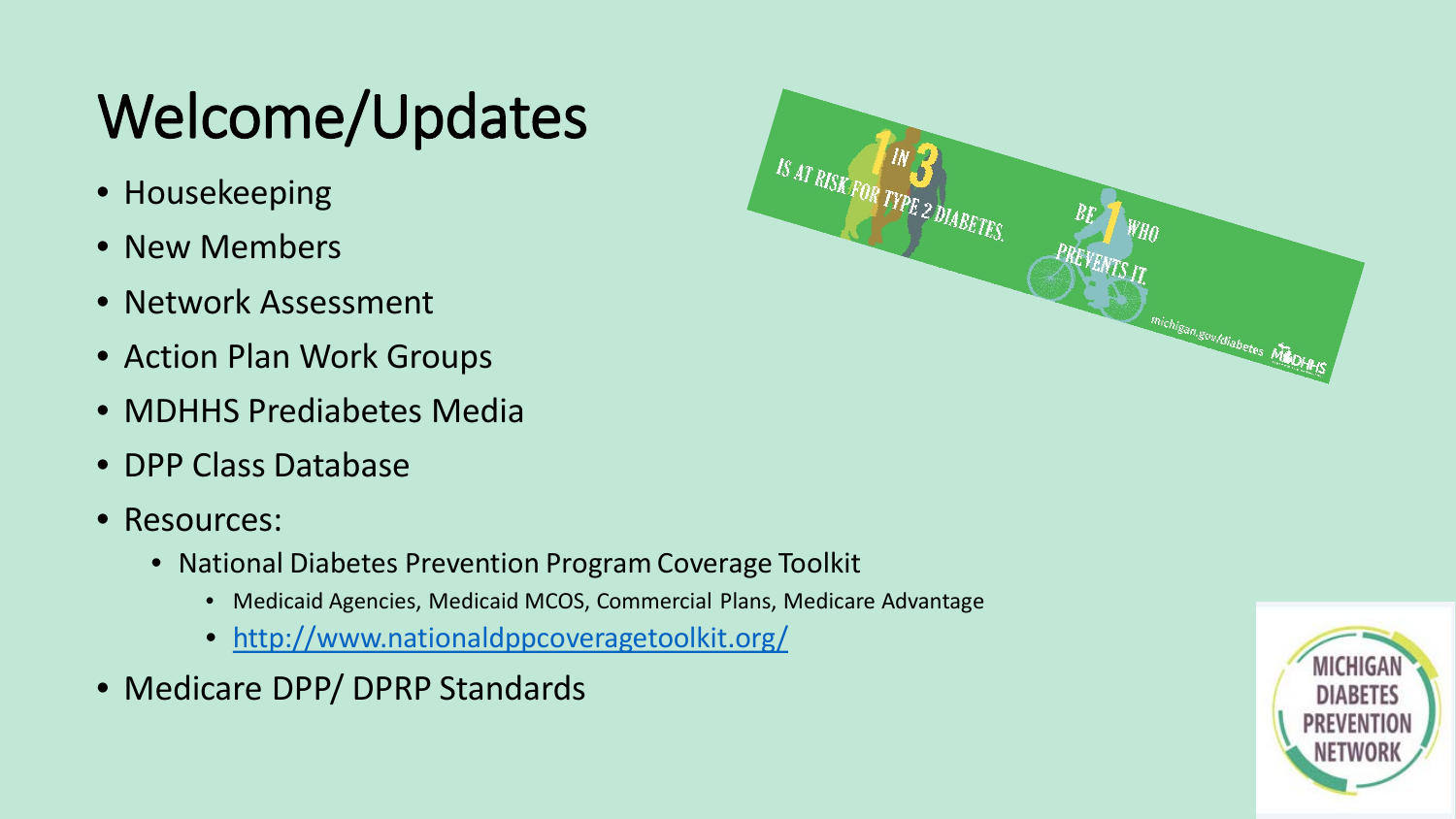## Medicare DPP

- July 13, 2017- CMS second proposed rule was published in the Federal Register. [https://innovation.cms.gov/initiatives/medicare](https://innovation.cms.gov/initiatives/medicare-diabetes-prevention-program/)diabetes-prevention-program/
- Comment period until September 11, 2017
- Upcoming webinar!
	- **Medicare Diabetes Prevention Program Model Expansion Listening Session**
	- Wed, Aug 16, 1:30 pm
	- Visit Medicare Learning Event Network Event<https://blh.ier.intercall.com/>

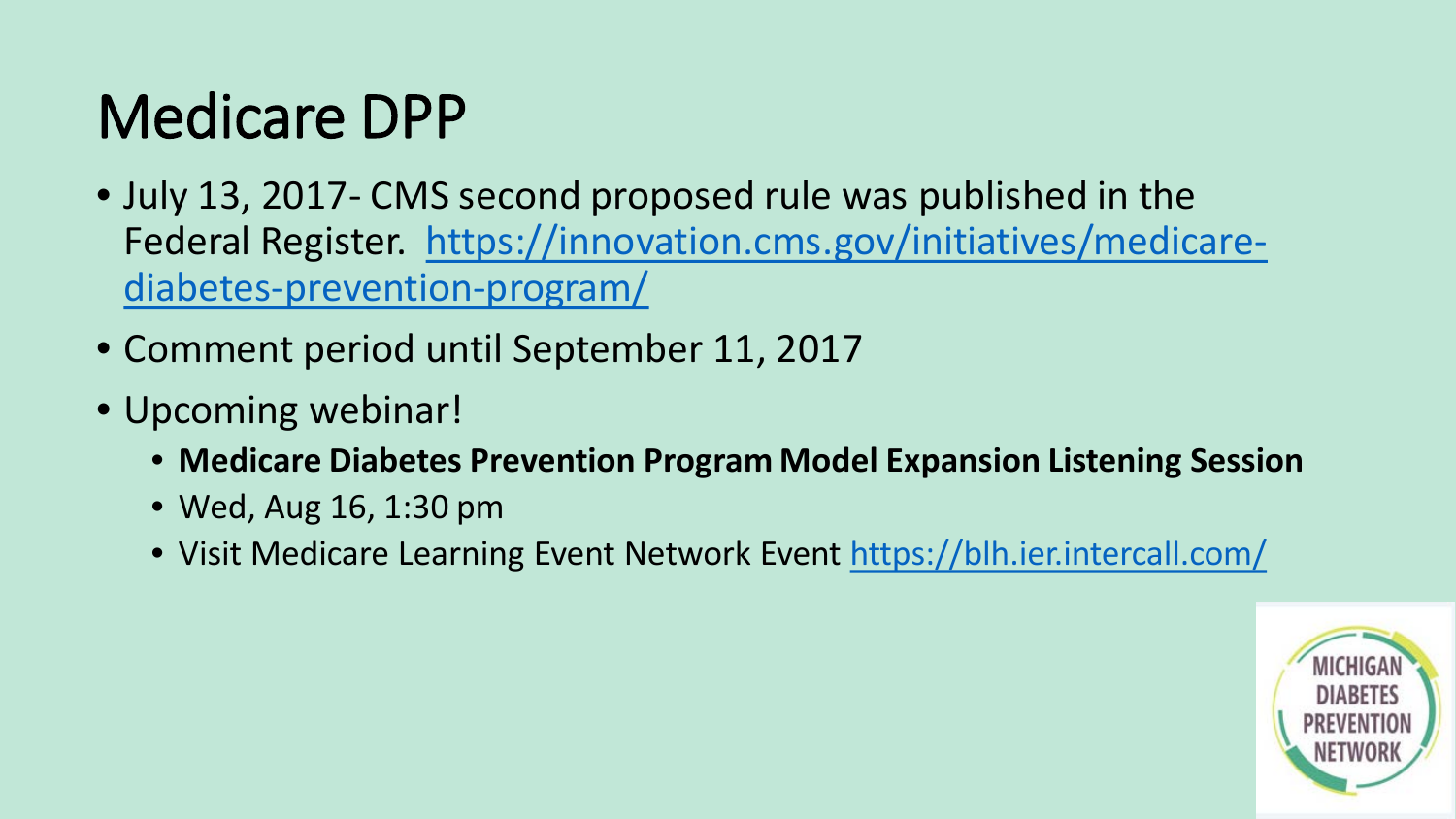## DPRP Standards

- On July 14<sup>th</sup> the Diabetes Prevention Recognition Program Standards were published in the Federal Register.
- Comment period until September 12, 2017
- Revised every 3 years, align with proposed CMS rule
- Changes:
	- Data submission every 6 months
	- 1 data element revised, 11 additional data elements added (either on application or evaluation submission)
		- **Application:**
			- Class Type (revised)
			- Organization Type (new)
			- Lifestyle Coach Training Entity (new)
			- CDC Grantee (yes/no) (new)
		- **Evaluation Data:**
			- Participant's Education (new)
			- Delivery Mode (new)
			- Session ID (new)
			- Session Type (new)
			- Lifestyle Coach Medicare National Provider Identification Number as Supplied by CMS (new)
			- Enrollment Source (new)
			- Payer Type (new)